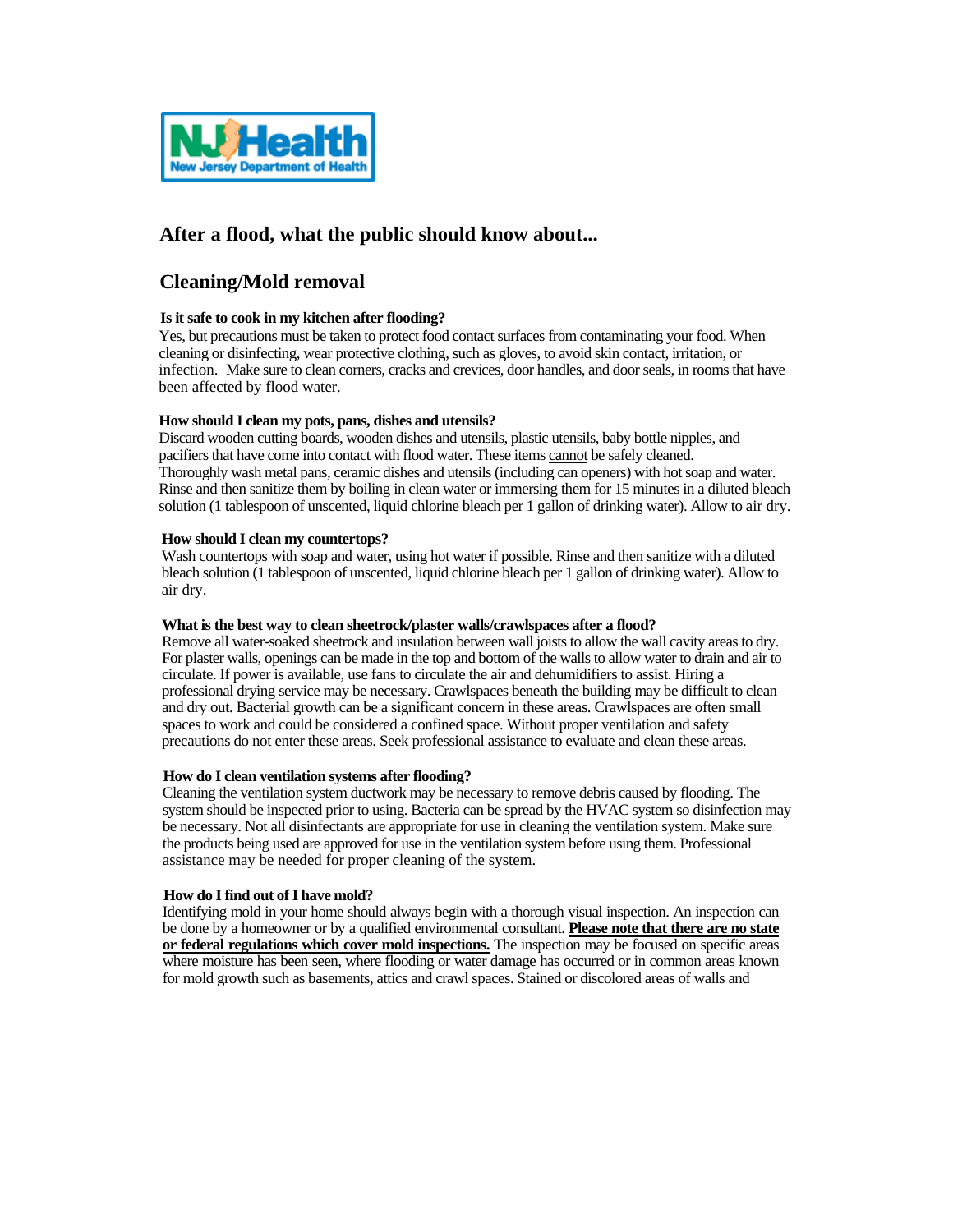ceilings that continue to increase in size or change colors can be signs of mold growth. A strong musty smell is also an indicator of mold growth.

#### **Should my home be tested for mold?**

If a visual inspection shows the presence of mold, additional testing is not necessary. The focus should be on correcting any moisture problems and cleaning up the mold contamination. However, if mold is not found during a visual inspection and is still suspected of being present, additional testing may be necessary. Testing for mold should always be performed by a qualified person. Your local health department may be able to assist, or an environmental consultant who specializes in or has experience in evaluating mold contamination should be contacted.

#### **What additional environmental testing do I need/should I consider?**

Additional testing may include an evaluation of the relative humidity in the home and taking moisture readings of building materials in suspected areas. Swab testing of suspected surfaces and bulk samples of building materials may also be performed. Specialized air testing is also an option for identifying mold spores ( MVOCs) from mold growth. However, these specialized air tests can be very expensive and need to be conducted in context with an overall assessment plan. **Caution should be taken when considering air testing since there are no state or federal standards for determining an acceptable level of mold in the air.** Careful interpretation of air sampling results is also very important since individual susceptibility and health status varies. If air sampling is conducted, an outside reference sample should also be collected at the same time for comparison with the indoor samples.

#### **Who should I hire to test my home for mold?**

There are no state or federal regulations which cover mold inspections. Environmental consultants are not required to obtain a license or certification to conduct mold inspections. Homeowners should make sure that any consultant performing work has received proper training and are familiar with current industry standards for performing inspections.

#### **How should I discard moldy items?**

Use gloves or other personal protection when cleaning items. People with asthma and allergies should not remove mold. Exposure to mold may cause these people to become sick. Clean all hard surfaces with a bleach and water solution (1 cup bleach to 1 gallon of water) to kill germs and mold. Wash hands after touching anything that has touched flood water. Wash all clothing worn during clean-up in hot water separate from the laundering of routine clothing.

## **What can I do to prevent mold in my home?**

To prevent mold, wash surface areas in your home, including the walls, staircases and items that came in contact with floodwater. Disinfect with bleach solution and wipe surfaces dry with paper towels to minimize bacterial contamination.

## **My home was flooded. How do I know what household items can be saved and what I should throw away?**

Take things that were wet for two or more days outside. Things that stayed wet for two days have mold growing on them even if you can't see it.

- Take out items made of cloth, unless you can wash them in hot water.
- Also throw away items that can't be cleaned easily (like leather, paper, wood, mattresses, and carpet).
- Throw away any items that do not dry completely because they can harbor germs and produce mold, which can irritate allergies as well as lead to respiratory or other illnesses.
- Keep the humidity and temperature as low as possible.
- Remove any moldy objects as soon as possible. Wash hands after touching anything that has touched flood water.
- Use bleach to clean mold off hard things (like floors, stoves, sinks, certain toys, countertops, flatware, plates, and tools).